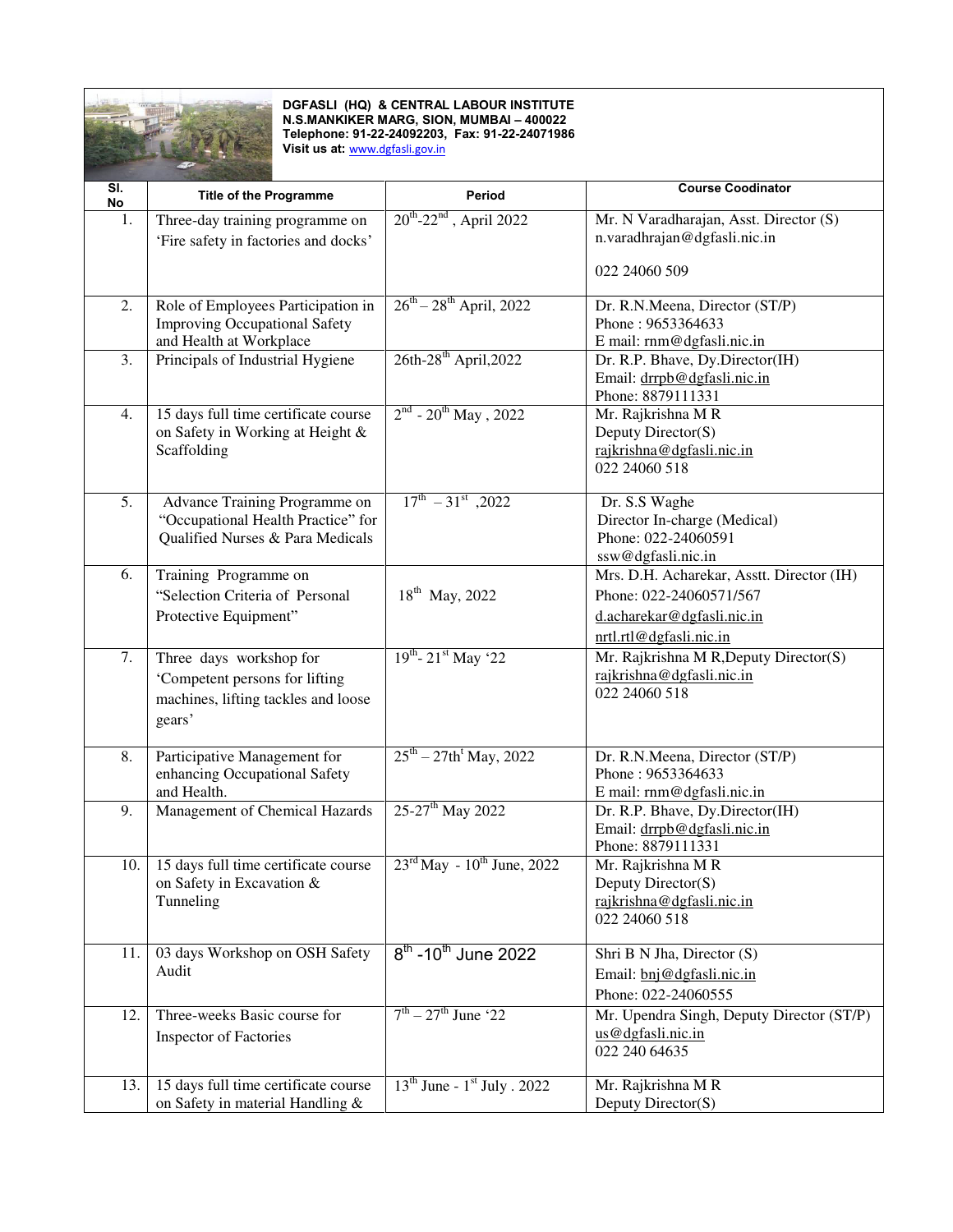|     | <b>Lifting Operations</b>                                                                                         |                                                | rajkrishna@dgfasli.nic.in<br>022 24060 518                                                                                    |
|-----|-------------------------------------------------------------------------------------------------------------------|------------------------------------------------|-------------------------------------------------------------------------------------------------------------------------------|
| 14. | 03 days Training Programme on<br>Physical Hazards and their Control<br>Measures at Workplace                      | $13^{th} - 14^{th}$ June, 2022                 | Shri B N Jha, Director (S)<br>Email: bnj@dgfasli.nic.in<br>Phone: 022-24060555                                                |
| 15. | Training Programme on "Proper<br>Use, Care & Maintenance of<br>NRPPE"                                             | $16^{th}$ , June 2022                          | Mrs. D.H. Acharekar, Asstt. Director (IH)<br>Phone: 022-24060571/567<br>d.acharekar@dgfasli.nic.in<br>nrtl.rtl@dgfasli.nic.in |
| 16. | Major Accident Hazards Control<br>in Factories                                                                    | $15^{\text{th}}$ - $17^{\text{th}}$ June, 2022 | DR. S. B. Mishra, Director (IH)<br>Phone: 9840325244<br>E mail: <i>cli-mahc@dgfasli.nic.in</i>                                |
| 17. | Occupational Health Hazards & their $21st - 23rd$ June, 2022<br>Prevention at Workplace for OSH<br>Professionals. |                                                | Dr. S.Saini<br>Director (Medical)<br>Phone: 022-24060571<br>ss@dgfasli.nic.in                                                 |
| 18. | <b>Industrial Safety Management for</b><br><b>Accident/Injury Prevention</b>                                      | $21^{st} - 23^{rd}$ June, 2022                 | Shri Satyendra N Singh,<br>Dy. Director (ST/P)<br>Phone: 7382131254<br>E-mail: satyendra25.singh@dgfasli.nic.in               |
| 19. | Work Environment Monitoring<br>Techniques                                                                         | 22-24 <sup>th</sup> June, 2022                 | Dr. R.P. Bhave, Dy.Director(IH)<br>Email: drrpb@dgfasli.nic.in<br>Phone: 8879111331                                           |
| 20. | One month course under $41C(b)$ of<br>the Factories Act, 1948                                                     | $1^{st}$ - 31 <sup>st</sup> July '22           | Mr. Upendra Singh, Deputy Director (ST/P)<br>us@dgfasli.nic.in<br>022 240 64635                                               |
| 21. | Three months full time certificate<br>course in Construction Safety                                               | $4^{th}$ July - $13^{th}$ Sept., 2022          | Mr. Rajkrishna MR<br>Deputy Director(S)<br>rajkrishna@dgfasli.nic.in<br>022 24060 518                                         |
| 22. | 03 days Training Programme on<br>Hazard Identification and Risk<br>Assessment (HIRA)                              | $12^{th}$ -14 <sup>th</sup> July2022           | Shri S Datta Choudhury, DD(S)<br>Email: sdc@dgfasli.nic.in<br>Phone: 9339959755                                               |
| 23. | Occupational Health Audit for<br><b>Factory Medical Officers</b>                                                  | $19^{th}$ – $21^{st}$ July, 2022               | Dr. D.Kolekar<br>Dy. Director (Medical)<br>Phone: 022-24060588<br>devendra.kolekar@dgfasli.nic.in                             |
| 24. | Training Program on "National<br><b>Standards of Personal Protective</b><br>Equipment"                            | $20^{th}$ July, 2022                           | Mrs. D.H. Acharekar, Asstt. Director (IH)<br>Phone: 022-24060571/567<br>d.acharekar@dgfasli.nic.in<br>nrtl.rtl@dgfasli.nic.in |
| 25. | Effective Communication - A tool<br>for improving Safety and Health at<br>Workplace                               | $26^{th} - 28^{th}$ July, 2022                 | Shri S.N.Borkar, Dy. Director (ST/P)<br>Phone: 9323433691<br>E mail: snb@dgfasli.nic.in                                       |
| 26. | Measurement of Hazardous<br>substances                                                                            | $27-29$ <sup>th</sup> July, 2022               | Dr. R.P. Bhave, Dy.Director(IH)<br>Email: drrpb@dgfasli.nic.in<br>Phone: 8879111331                                           |
| 27. | Three day workshop for<br>'Competent Persons for testing and                                                      | $3^{\text{rd}}$ - $5^{\text{th}}$ August '22   | Mr. Rajkrishna M R, Deputy Director(S)<br>rajkrishna@dgfasli.nic.in                                                           |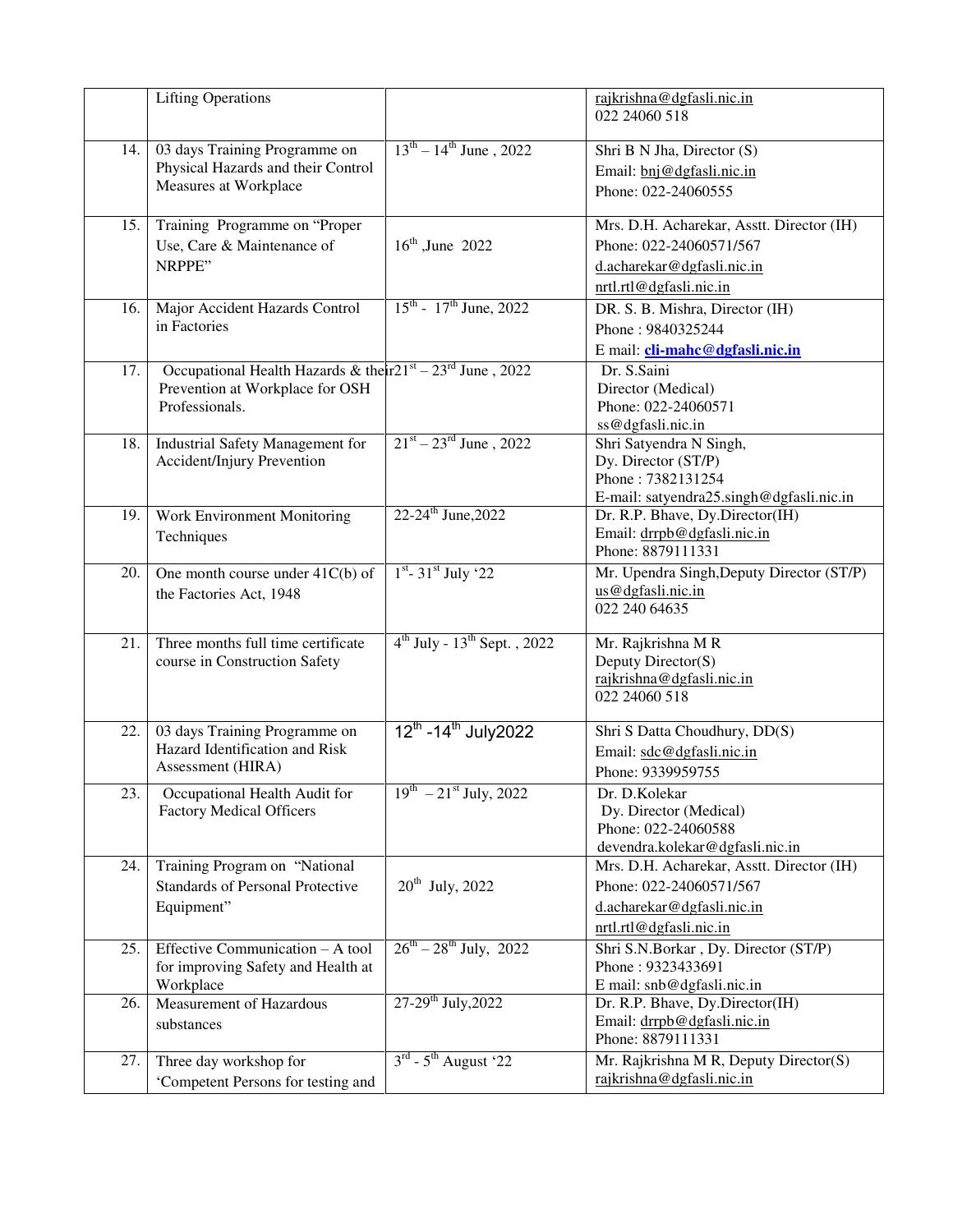|     | examination of pressure vessels'                                                                               |                                                    | 022 24060 518                                                                                                                 |
|-----|----------------------------------------------------------------------------------------------------------------|----------------------------------------------------|-------------------------------------------------------------------------------------------------------------------------------|
| 28. | 03 days Training Programme on<br>Safety Health and Work<br>Environment Management in<br>Industry               | $08^{\text{th}}$ -10 <sup>th</sup> Aug, 2022       | Shri B N Jha, Director (S)<br>Email: bnj@dgfasli.nic.in<br>Phone: 022-24060555                                                |
| 29. | Training Program on "Hazards in<br>Welding Operation"                                                          | $23th$ , August, 2022                              | Mrs. D.H. Acharekar, Asstt. Director (IH)<br>Phone: 022-24060571/567<br>d.acharekar@dgfasli.nic.in<br>nrtl.rtl@dgfasli.nic.in |
| 30. | 03 days Training Programme on<br>"Noise Hazards and their Control"                                             | $22nd$ to $24th$ August, 2022                      | Shri Satyendra N Singh, Dy. Director (ST/P)<br>Phone: 7382131254<br>E-mail: satyendra25.singh@dgfasli.nic.in                  |
| 31. | <b>Accident Prevention and Loss</b><br>Control at Workplace                                                    | $23^{rd} - 25^{th}$ August, 2022                   | Shri Satyendra N Singh,<br>Dy. Director (ST/P)<br>Phone: 7382131254<br>E-mail: satyendra25.singh@dgfasli.nic.in               |
| 32. | Principals of Industrial Hygiene                                                                               | 24-26 <sup>th</sup> August, 2022                   | Dr. R.P. Bhave, Dy.Director(IH)<br>Email: drrpb@dgfasli.nic.in<br>Phone: 8879111331                                           |
| 33. | Management of Hazardous<br>Chemicals in MAH Factories                                                          | $24^{th}$ -26 <sup>th</sup> August, 2022           | DR. S. B. Mishra, Director (IH)<br>Phone: 9840325244<br>E mail: <i>cli-mahc@dgfasli.nic.in</i>                                |
| 34. | 03days Workshop on Accident<br>Investigation, Analysis and<br>Reporting                                        | 12th - 14th Sept 2022                              | Shri A P Mishra, AAD(S)<br>Email: anand.mishra@dgfasli.nic.in<br>Phone: 9476088511                                            |
| 35. | Advanced Training Programme on<br>Occupational Health for Factory<br><b>Medical Officers</b>                   | $12^{\text{th}}$ -17 <sup>th</sup> September, 2022 | Dr. S.S. Waghe<br>Director In-charge (Medical)<br>Phone: 022-24060591<br>ssw@dgfasli.nic.in                                   |
| 36. | Two weeks refresher course for<br><b>Inspector of Factories</b>                                                | $14^{\text{th}}$ -27 <sup>th</sup> September '22   | Mr. Upendra Singh, Deputy Director (ST/P)<br>us@dgfasli.nic.in<br>022 240 64635                                               |
| 37. | Workshop on Onsite Emergency<br>Preparedness in Factories                                                      | $22nd$ September, 2022                             | DR. S. B. Mishra, Director (IH)<br>Phone: 9840325244<br>E mail: cli-mahc@dgfasli.nic.in                                       |
| 38. | Importance of Personal Growth<br>and Group Dynamics in OSH.                                                    | $27th - 29th$ September, 2022                      | Dr. R.N.Meena, Director (ST/P)<br>Phone: 9653364633<br>E mail: rnm@dgfasli.nic.in                                             |
| 39. | Recognition, evaluation and<br>control of Particulate matters in<br>Industries                                 | $27^{th}$ -29 <sup>th</sup> Sept. 2022             | Dr. R.P. Bhave, Dy.Director(IH)<br>Email: drrpb@dgfasli.nic.in<br>Phone: 8879111331                                           |
| 40. | Workshop on "Use Care and<br>Maintenance of Personal<br>Protective Equipment in<br><b>Construction Sector"</b> | 28th, Sept. 2022                                   | Mrs. D.H. Acharekar, Asstt. Director (IH)<br>Phone: 022-24060571/567<br>d.acharekar@dgfasli.nic.in<br>nrtl.rtl@dgfasli.nic.in |
| 41. | 02 days Workshop for Safety<br><b>Committee Member</b>                                                         | 19th -21th Oct 2022                                | Shri N B Reshamwar, AD(S)<br>Email: nb.reshamwar@dgfasli.nic.in<br>Phone: 8240845416                                          |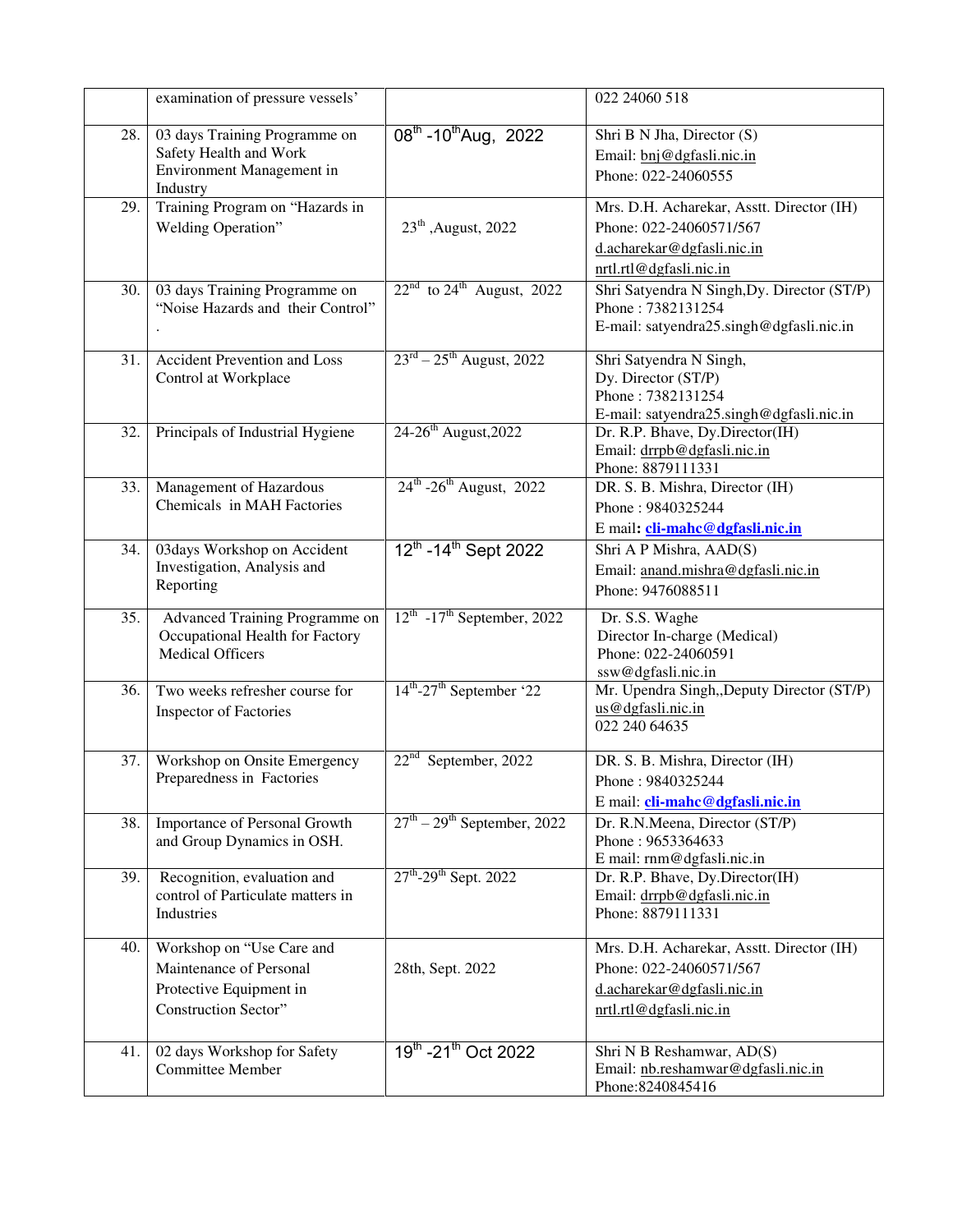| 42. | Three-day workshop for<br>'Competent Persons for testing and<br>examination of pressure vessels'                                      | $11th - 13th$ October '22                        | Mr. Rajkrishna M R, Deputy Director(S)<br>rajkrishna@dgfasli.nic.in<br>022 24060 518                                          |
|-----|---------------------------------------------------------------------------------------------------------------------------------------|--------------------------------------------------|-------------------------------------------------------------------------------------------------------------------------------|
| 43. | Behavior Based Safety - A<br>Proactive Approach for<br>Occupational Safety and Health                                                 | $19th - 21$ st October, 2022                     | Shri S.N.Borkar, Dy. Director (ST/P)<br>Phone: 9323433691<br>E mail: snb@dgfasli.nic.in                                       |
| 44. | Recognition, evaluation and<br>control of Chemical in Industries                                                                      | $26^{\text{th}}$ -28 <sup>th</sup> October 2022  | Dr. R.P. Bhave, Dy.Director(IH)<br>Email: drrpb@dgfasli.nic.in<br>Phone: 8879111331                                           |
| 45. | Training Programme on "Quality<br><b>Assurance of Personal Protective</b><br>Equipment in an Industry"                                | 09 <sup>th</sup> November, 2022                  | Mrs. D.H. Acharekar, Asstt. Director (IH)<br>Phone: 022-24060571/567<br>d.acharekar@dgfasli.nic.in<br>nrtl.rtl@dgfasli.nic.in |
| 46. | "Occupational Health Nurse" (OHN)09 <sup>th</sup> -23th, November, 2022<br>Course for Qualified Nurses & Para<br>Medicals             |                                                  | Dr. S Saini<br>Director (Medical)<br>Phone: 02224060571<br>ss@dgfasli.nic.in                                                  |
| 47. | 03 days Workshop on Process<br><b>Safety Management</b>                                                                               | $14th - 16th$ November, , 2022                   | Shri S Datta Choudhury, DD(S)<br>Email: sdc@dgfasli.nic.in<br>Phone: 9339959755                                               |
| 48. | Three day training programme on<br>'Regulatory framework of OSH in<br>factories, docks and building and<br>other construction works.' | $15^{\text{th}}$ - 17 <sup>th</sup> November '22 | Mr. K P Sreekumar, Add. Asst. Director (S)<br>kps@dgfasli.nic.in<br>022 24060 509                                             |
| 49. | Workshop on Offsite Emergency<br>Preparedness in Factories                                                                            | $17th$ , November 2022                           | DR. S. B. Mishra, Director (IH)<br>Phone: 9840325244<br>E mail: cli-mahc@dgfasli.nic.in                                       |
| 50. | 03 days Training Programme on<br>Management of Workplace<br>Hazards and their Control in<br>Industries                                | 21st -23rd Nov 2022                              | Shri B N Jha, Director (S)<br>Email: bnj@dgfasli.nic.in<br>Phone: 022-24060555                                                |
| 51. | Role of Employees Participation in<br><b>Improving Occupational Safety</b><br>and Health at Workplace                                 | $28^{\text{th}} - 30^{\text{th}}$ November, 2022 | Shri Satyendra N Singh,<br>Dy. Director (ST/P)<br>Phone: 7382131254<br>E-mail: satyendra25.singh@dgfasli.nic.in               |
| 52. | Management of Chemical Hazards                                                                                                        | 28-30 <sup>th</sup> November, 2022               | Dr. R.P. Bhave, Dy.Director(IH)<br>Email: drrpb@dgfasli.nic.in<br>Phone: 8879111331                                           |
| 53. | 03 days Workshop on Dispersion<br>Modelling and Impact Assessment                                                                     | $6th$ to $8th$ Dec, 2022                         | Shri S Datta Choudhury, DD(S)<br>Email: sdc@dgfasli.nic.in<br>Phone: 9339959755                                               |
| 54. | Three-day training programme on<br>'Fire safety in factories and docks'                                                               | $7th$ -9 <sup>th</sup> December '22              | Mr. N Varadharajan, Asst. Director (S)<br>n.varadhrajan@dgfasli.nic.in<br>022 24060 509                                       |
| 55. | Workshop on Pneumoconiosis $\&$<br><b>ILO Radiographs for Medical</b><br>Doctors                                                      | $13^{th} - 15^{th}$ Dec 2022                     | Dr. D. Kolekar<br>Dy. Director (Medical)<br>Phone: 022-24060588                                                               |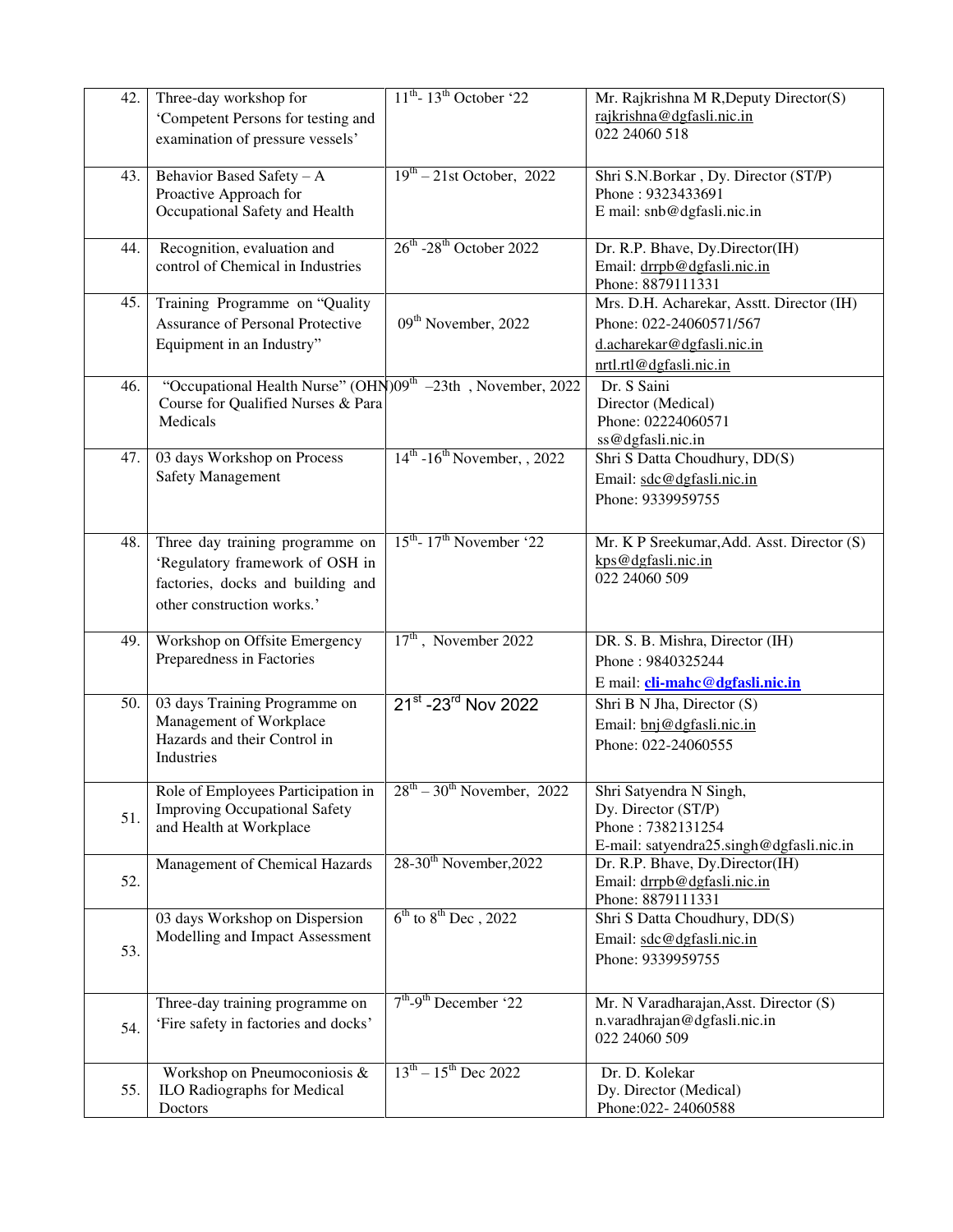|     |                                                                                            |                                                  | devendra.kolekar@dgfasli.nic.in                                                                                               |
|-----|--------------------------------------------------------------------------------------------|--------------------------------------------------|-------------------------------------------------------------------------------------------------------------------------------|
| 56. | 03 days Training Programme on<br>"Evaluation and control of<br>Industrial Illumination"    | $14th$ -16 <sup>th</sup> December, 2022          | Shri Satyendra N Singh, Dy. Director (ST/P)<br>Phone: 7382131254<br>E-mail: satyendra25.singh@dgfasli.nic.in                  |
| 57. | Training of the Trainers                                                                   | $26^{\text{th}} - 28^{\text{th}}$ December, 2022 | Shri S.N.Borkar, Dy. Director (ST/P)<br>Phone: 9323433691<br>E mail: snb@dgfasli.nic.in                                       |
| 58. | Principles of Industrial Hygiene                                                           | 28 <sup>th</sup> -30 <sup>th</sup> December 2022 | Dr. R.P. Bhave, Dy.Director(IH)<br>Email: drrpb@dgfasli.nic.in<br>Phone: 8879111331                                           |
| 59. | 03 days Workshop on HAZOP<br><b>Studies</b>                                                | 04 <sup>th</sup> -06 <sup>th</sup> Jan 2023      | Shri N B Reshamwar, AD(S)<br>Email: nb.reshamwar@dgfasli.nic.in<br>Phone: 8240845416                                          |
| 60. | Three-weeks basic course for<br><b>Inspector of Factories</b>                              | $10^{th}$ - 30 <sup>th</sup> January 23          | Mr. Upendra Singh, Deputy Director (ST/P)<br>us@dgfasli.nic.in<br>022 240 64635                                               |
| 61. | Refresher Training Programme on<br>Occupational Health for Factory<br>Medical Officers.    | $11th$ -13 <sup>th</sup> January '23             | Dr. S.S.Waghe<br>Director In-charge (Medical)<br>Phone: 022-24060591<br>ssw@dgfasli.nic.in                                    |
| 62. | Behavior Based Safety - A<br>Proactive approach to injury<br>Prevention                    | $10^{th} - 12^{th}$ January, 2023                | Dr. R.N.Meena, Director (ST/P)<br>Phone: 9653364633<br>E mail: rnm@dgfasli.nic.in                                             |
| 63. | Training Programme on<br>"Fundamental of Industrial<br>Hygiene"                            | 10 th $-12$ th, January2023                      | Mrs. D.H. Acharekar, Asstt. Director (IH)<br>Phone: 022-24060571/567<br>d.acharekar@dgfasli.nic.in<br>nrtl.rtl@dgfasli.nic.in |
| 64. | Prevention and Control of Major<br><b>Accidents in Factories</b>                           | $18^{th}$ -20 <sup>th</sup> , January 2023       | DR. S. B. Mishra, Director (IH)<br>Phone: 9840325244<br>E mail: cli-mahc@dgfasli.nic.in                                       |
| 65. | 03 days Training Programme on<br>Safety Engineering and<br>Management                      | $19th - 21st January, 2023$                      | Shri N B Reshamwar, AD(S)<br>Email: nb.reshamwar@dgfasli.nic.in<br>Phone: 8240845416                                          |
| 66. | <b>Management of Chemical Hazards</b>                                                      | $25^{\text{th}}$ -27 <sup>th</sup> January 2023  | Dr. R.P. Bhave, Dy.Director(IH)<br>Email: drrpb@dgfasli.nic.in<br>Phone: 8879111331                                           |
| 67. | 03 days Training Programme on<br><b>Emergency Preparedness, Planning</b><br>and Response   | 08 <sup>th</sup> -10 <sup>th</sup> Feb 2023      | Shri A P Mishra, AAD(S)<br>Email: anand.mishra@dgfasli.nic.in<br>Phone: 9476088511                                            |
| 68. | 3days Training Programme on<br>Physical Hazards and their Control<br>Measures at Workplace | $9th - 10th$ February, 2023                      | Shri Satyendra N Singh, Dy. Director (ST/P)<br>Phone: 7382131254E-mail:<br>satyendra25.singh@dgfasli.nic.in                   |
| 69. | Accident Reporting, Investigation<br>and Analysis at Workplace.                            | $13th - 15th$ February, 2023                     | Shri S.N.Borkar, Dy. Director (ST/P)<br>Phone: 9323433691<br>E mail: snb@dgfasli.nic.in                                       |
| 70. | Workshop on Occupational Lung<br>Diseases & their prevention at<br>Workplace               | 20th -22 <sup>th</sup> Feb., 2023                | Dr. S.Saini<br>Director (Medical)<br>Phone: 02224060571<br>ss@dgfasli.nic.in                                                  |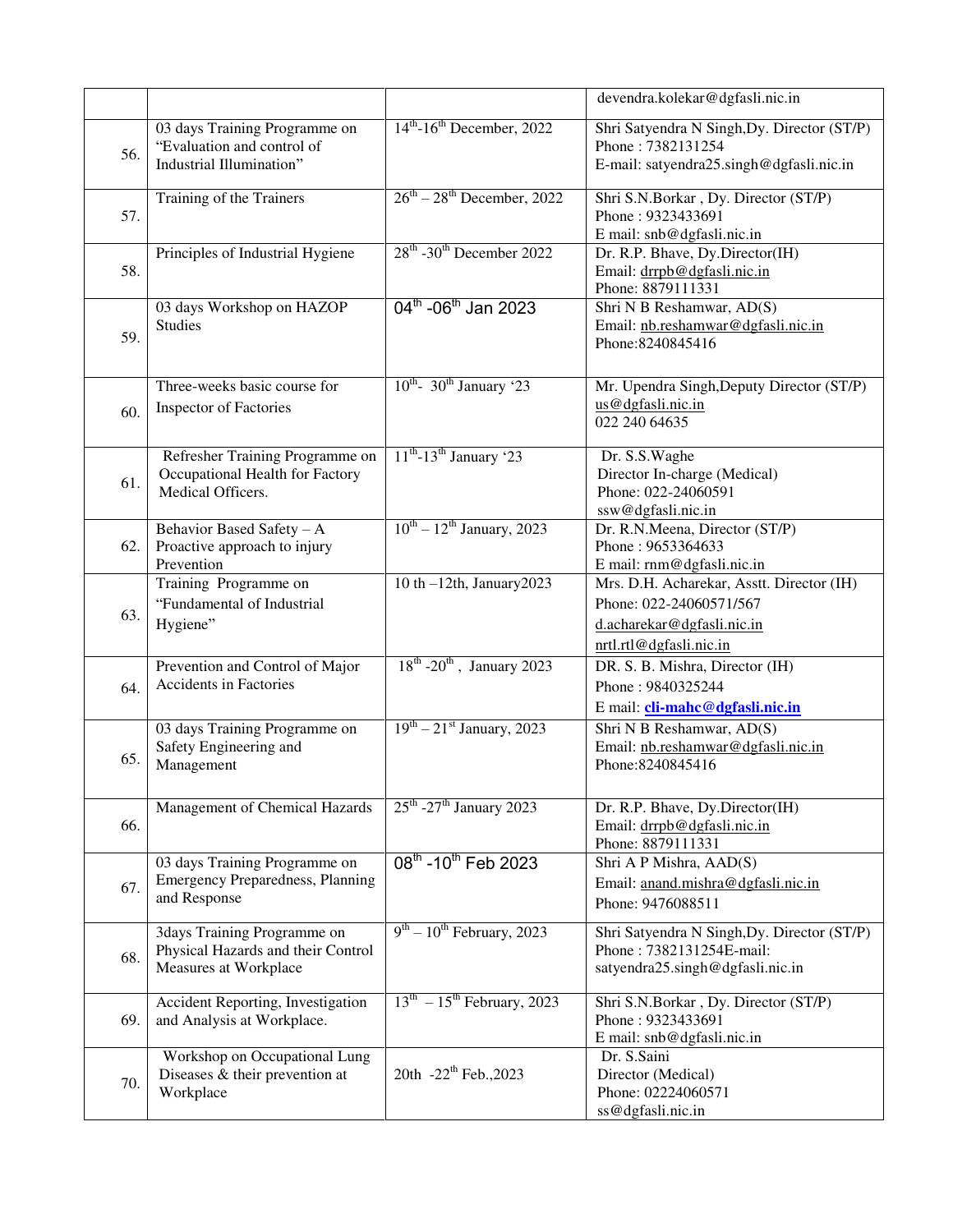| 71. | Work Environment Monitoring<br>Techniques                                                              | 22th -24 <sup>th</sup> Feb., 2023        | Dr. R.P. Bhave, Dy.Director(IH)<br>Email: drrpb@dgfasli.nic.in<br>Phone: 8879111331                             |
|-----|--------------------------------------------------------------------------------------------------------|------------------------------------------|-----------------------------------------------------------------------------------------------------------------|
| 72. | Workshop on Preparedness for<br><b>Chemical Disasters in Factories</b>                                 | $24th$ , February 2023                   | DR. S. B. Mishra, Director (IH)<br>Phone: 9840325244<br>E mail: <i>cli-mahc@dgfasli.nic.in</i>                  |
| 73. | 03 days Training Programme on<br>Safety in Mechanical Handling of<br>Materials                         | $15^{th}$ -17 <sup>th</sup> Mar 2023     | Shri B N Jha, Director (S)<br>Email: bnj@dgfasli.nic.in<br>Phone: 022-24060555                                  |
| 74. | Two weeks refresher course for<br><b>Inspector of Factories</b>                                        | $9th$ -23th March '23                    | Mr. Upendra Singh, Deputy Director (ST/P)<br>us@dgfasli.nic.in<br>022 240 64635                                 |
| 75. | Refresher Course on Occupational<br>Diseases & their Prevention for Factory<br><b>Medical Officers</b> | $14^{th} - 16th$ , March, 2023           | Dr. D. Kolekar<br>Dy. Director (Medical)<br>Phone: 022-24060588<br>devendra.kolekar@dgfasli.nic.in              |
| 76. | Management of Major Chemical<br><b>Accidents in Factories</b>                                          | $22^{nd}$ -24 <sup>th</sup> , March 2023 | DR. S. B. Mishra, Director (IH)<br>Phone: 9840325244<br>E mail: cli-mahc@dgfasli.nic.in                         |
| 77. | Industrial Hazards and their<br>Control measures for Accident<br>prevention                            | $27^{th} - 29^{th}$ March, 2023          | Shri Satyendra N Singh,<br>Dy. Director (ST/P)<br>Phone: 7382131254<br>E-mail: satyendra25.singh@dgfasli.nic.in |
| 78. | <b>Measurement of Hazardous</b><br>substances                                                          | 27-29 <sup>th</sup> March, 2023          | Dr. R.P. Bhave, Dy.Director(IH)<br>Email: drrpb@dgfasli.nic.in<br>Phone: 8879111331                             |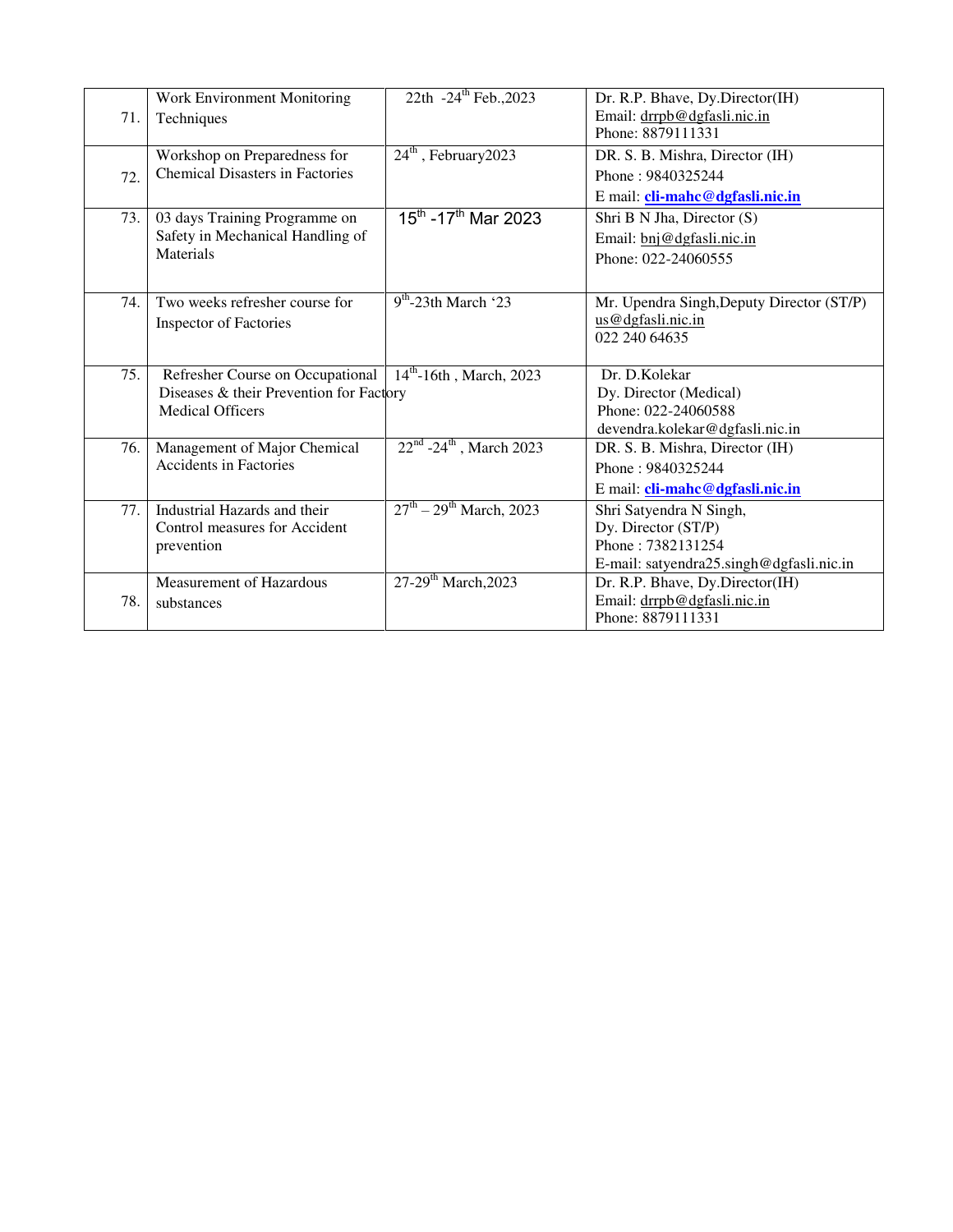

**REGIONAL LABOUR INSTITUTE, TTTI P.O. THARAMANI, ADYAR, CHENNAI-600 113 Tel.: 91-44-22350737, 22355690, 22351569, Fax: 91-44-22352457 E-mail Address: [chennai.rli@gmail.com](mailto:chennai.rli@gmail.com)**

| SI. | <b>Title of the Programme</b>                                                                                                                  | <b>Period</b>                                   | Name of Division/                                                                                                              |
|-----|------------------------------------------------------------------------------------------------------------------------------------------------|-------------------------------------------------|--------------------------------------------------------------------------------------------------------------------------------|
| No  |                                                                                                                                                |                                                 | Coordinator                                                                                                                    |
| 1.  | Training Programme for safety committee<br>member on "Effective function of Safety<br>Committees for Industries" located in<br>southern region | $20^{th} - 21^{st}$ April, 2022                 | Safety Division<br>Shri Ramesh S.Rawat<br>Asstt. Director(S)<br>Email: ramesh.rawat28@dgfasli.nic.in<br>(M): 9969400940        |
| 2.  | on "Occupational<br>Training Programme<br>Health for OHC Staff"                                                                                | 26 <sup>th</sup> - 28 <sup>th</sup> April, 2022 | Medical Division<br>Dr. Anjani Kumar,<br>Dy. Director(IM)<br>Email: anjanikumar@dgfasli.nic.in<br>(M): 7080203497              |
| 3.  | Three months Certificate Course in<br>"Associate Fellow of Industrial Health-<br>AFIH"                                                         | $2nd - 31st$ May-July 2022                      | Safety Division<br>Shri G.P.Nijalingappa<br>Director(S) & I/c<br>Email: gpn@dgfasli.nic.in<br>(M): 9444440391                  |
| 4.  | Training Programme on "Safety in Manual<br>and Mechanical Material Handling"<br>in<br><b>Industries</b>                                        | $18^{th} - 20^{th}$ May 2022                    | <b>Safety Division</b><br>Shri Ramesh S.Rawat<br>Asstt. Director(S)<br>Email: ramesh.rawat28@dgfasli.nic.in<br>(M): 9969400940 |
| 5.  | Training Programme on "Health Hazards<br>and their<br>Assessment in<br>Industrial<br>Workplaces"                                               | $25^{th} - 27^{th}$ May 2022                    | Ind.Hygiene Division<br>Dr.Nitin S.Gedam,<br>Asst. Director(IH)<br>Email: nitin.gedam@dgfasli.nic.in<br>(M): 8178726356        |
| 6.  | Programme<br>"Accident<br>Training<br>on<br>Investigation and Reporting System"                                                                | $6^{th} - 9^{th}$ June 2022                     | <b>Safety Division</b><br>Shri G.P.Nijalingappa<br>Director(S) & I/c<br>Email: gpn@dgfasli.nic.in<br>(M): 9444440391           |
| 7.  | Training Programme on "HAZOP"                                                                                                                  | $13^{\text{th}} - 15^{\text{th}}$ June, 2022    | Safety Division<br>Shri Nagmani Mishra,<br>Asst. Director(S)<br>Email: nmm@dqfasli.nic.in<br>(M): 9444509556                   |
| 8.  | Training<br>Programme<br>"Accident<br>on<br>Investigation and Reporting System"                                                                | $21st - 23^{rd}$ June, 2022                     | Safety Division<br>Shri G.P.Nijalingappa<br>Director(S) & I/c<br>Email: gpn@dgfasli.nic.in<br>(M): 9444440391                  |
| 9.  | One year Diploma Course in Industrial<br>Safety                                                                                                | 01st July 2022-30th June, 2023                  | Safety Division<br>Shri G.P.Nijalingappa<br>Director(S) & I/c<br>Email: gpn@dgfasli.nic.in<br>(M): 9444440391                  |
| 10. | Training Programme<br>on "Aspect of<br>Industrial Hygiene and Work Environment<br>Monitoring in Industries"                                    | 13th 15th July, 2022                            | Ind.Hygiene Division<br>Dr.Nitin S.Gedam,<br>Asst. Director(IH)<br>Email: nitin.gedam@dgfasli.nic.in<br>(M): 8178726356        |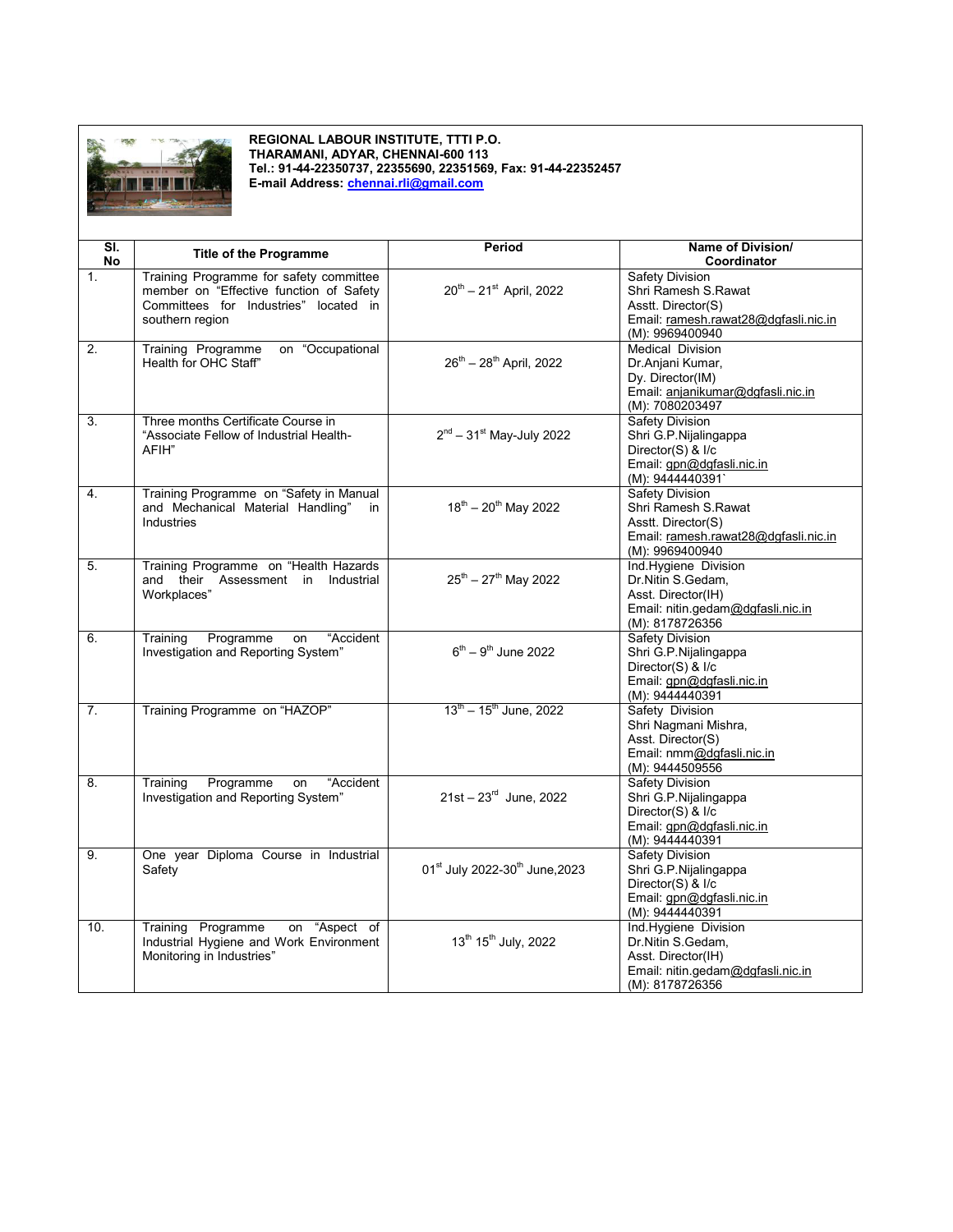| 11.               | Training Programme on "Safety in use of  | $24^{\text{th}} - 26^{\text{th}}$ August, 2022     | <b>Safety Division</b>              |
|-------------------|------------------------------------------|----------------------------------------------------|-------------------------------------|
|                   |                                          |                                                    |                                     |
|                   | Lifting appliances and Lifting Gear" in  |                                                    | Shri G.P.Nijalingappa               |
|                   | Industries                               |                                                    | Director(S) & I/c                   |
|                   |                                          |                                                    | Email: gpn@dgfasli.nic.in           |
|                   |                                          |                                                    | (M): 9444440391                     |
| $\overline{12}$ . | Training Programme on "Occupational      |                                                    | <b>Medical Division</b>             |
|                   | Lung Diseases and NIHL"                  | $29^{th} - 31^{st}$ August, 2022                   | Dr.Anjani Kumar,                    |
|                   |                                          |                                                    |                                     |
|                   |                                          |                                                    | Dy. Director(IM)                    |
|                   |                                          |                                                    | Email: anjanikumar@dgfasli.nic.in   |
|                   |                                          |                                                    | (M): 7080203497                     |
| 13.               | Programme<br>"Safety<br>Training<br>on   |                                                    | Safety Division                     |
|                   | Leadership in Industries"                | $12^{th} - 13^{th}$ eptember, 2022                 | Shri A.K.Das,                       |
|                   |                                          |                                                    | Asst. Director(S)                   |
|                   |                                          |                                                    | Email: akd@dgfasli.nic.in           |
|                   |                                          |                                                    |                                     |
|                   |                                          |                                                    | (M): 7057795710                     |
| 14.               | Training Programme<br>on "Safety in      |                                                    | Safety Division                     |
|                   | Handling of Portable Hand and Power      | 20 <sup>th</sup> -22 <sup>nd</sup> September, 2022 | Shri Sanjeev Kumar,                 |
|                   | Tools"                                   |                                                    | Addl. Asst. Director(S)             |
|                   |                                          |                                                    | Email: sanjeev.kumar@dgfasli.nic.in |
|                   |                                          |                                                    | (M): 7289839761                     |
| 15.               | Training Programme on "Safety Audit"     |                                                    | Safety Division                     |
|                   |                                          | $17th$ – 22th October.2022                         |                                     |
|                   |                                          |                                                    | Shri G.P.Nijalingappa               |
|                   |                                          |                                                    | Director(S) & I/c                   |
|                   |                                          |                                                    | Email: gpn@dgfasli.nic.in           |
|                   |                                          |                                                    | (M): 9444440391                     |
| 16.               | Training Programme on "Prevention of     |                                                    | Safety Division                     |
|                   | Accident in Factories and Ports"         | $10^{th} - 12^{th}$ October, 2022                  | Shri B.J.Ravi.                      |
|                   |                                          |                                                    | Dy. Director(S)                     |
|                   |                                          |                                                    |                                     |
|                   |                                          |                                                    | Email: ravibj@dqfasli.nic.in        |
|                   |                                          |                                                    | (M): 8637437164                     |
| 17.               | Training Programme on "Process Safety    |                                                    | Safety Division                     |
|                   | Management & its elements"               | $26^{th} - 28^{th}$ October 2022                   | Shri Nagmani Mishra,                |
|                   |                                          |                                                    | Asst. Director(S)                   |
|                   |                                          |                                                    | Email: nmm@dgfasli.nic.in           |
|                   |                                          |                                                    | (M): 9444509556                     |
| 18.               | Training Programme on "Safety in the     |                                                    | Safety Division                     |
|                   |                                          | $2^{nd} - 4^{th}$ November 2022                    |                                     |
|                   | use of Machinery Equipment"              |                                                    | Shri A.K.Das.                       |
|                   |                                          |                                                    | Asst. Director(S)                   |
|                   |                                          |                                                    | Email: akd@dqfasli.nic.in           |
|                   |                                          |                                                    | (M): 7057795710                     |
| 19.               | Training Programme on "Occupational      |                                                    | Safety Division                     |
|                   | Safety Hygiene & Health in Industries"   | $9^{th}$ – 11 <sup>th</sup> November 2022          | Shri B.J.Ravi,                      |
|                   |                                          |                                                    | Dy. Director(S)                     |
|                   |                                          |                                                    | Email: ravibj@dgfasli.nic.in        |
|                   |                                          |                                                    |                                     |
|                   |                                          |                                                    | (M): 8637437164                     |
| 20.               | Training Programme on "Process Safety    | $22^{nd} - 24^{th}$ November 2022                  | Safety Division                     |
|                   | Management & its elements"               |                                                    | Shri Nagmani Mishra,                |
|                   |                                          |                                                    | Asst. Director(S)                   |
|                   |                                          |                                                    | Email: nmm@dgfasli.nic.in           |
|                   |                                          |                                                    | (M): 9444509556                     |
| 21.               |                                          |                                                    | <b>Safety Division</b>              |
|                   | One month specialized certificate course |                                                    |                                     |
|                   | in "Safety & Health for supervisor       | $1st - 31st$ December 2022                         | Shri G.P.Nijalingappa               |
|                   | personnel working in hazardous process   |                                                    | Director(S) & I/c                   |
|                   | Industries"                              |                                                    | Email: gpn@dgfasli.nic.in           |
|                   |                                          |                                                    | (M): 9444440391                     |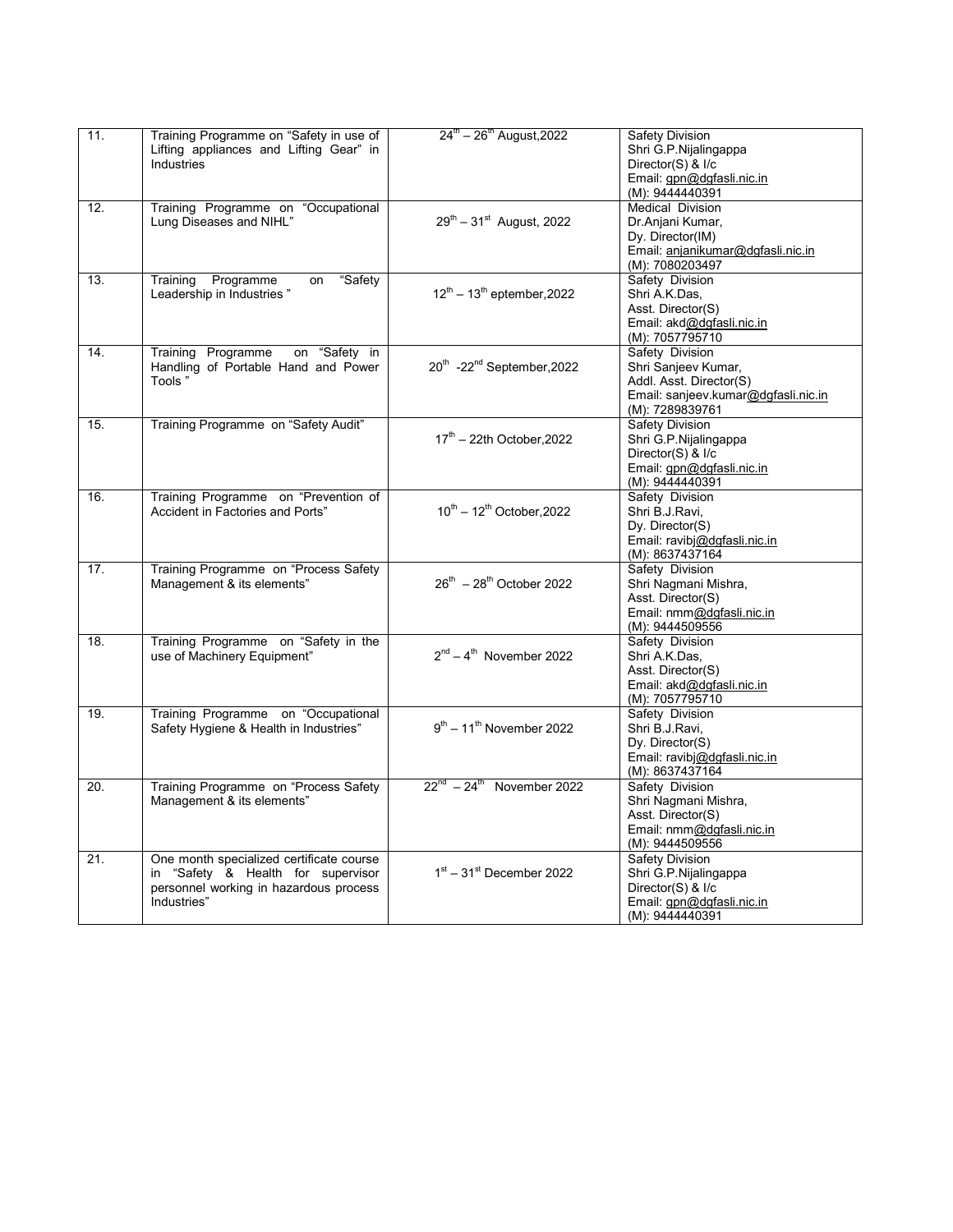| 22. | Training Programme<br>"Prevention<br>on<br>of<br>Notifiable<br>Control<br>Occupational<br>Diseases in Industries" | $5th$ -7 <sup>th</sup> December 2022            | <b>Medical Division</b><br>Dr.Anjani Kumar,<br>Dy. Director(IM)<br>Email: anjanikumar@dgfasli.nic.in<br>(M): 044-22350737  |
|-----|-------------------------------------------------------------------------------------------------------------------|-------------------------------------------------|----------------------------------------------------------------------------------------------------------------------------|
| 23. | Training Programme<br>Safety<br>on<br>Engineering"                                                                | $19^{\text{th}} - 21^{\text{st}}$ December 2022 | Safety Division<br>Shri Sanjeev Kumar,<br>Addl. Asst. Director(S)<br>Email: sanjeevkumar@dgfasli.nic.in<br>(M): 7289839761 |
| 24. | "Safety<br>Training<br>Programme<br>on<br>Inspection at Workplaces"                                               | $11^{th}$ - 13 <sup>th</sup> January 2023       | Safety Division<br>Shri A.K.Das.<br>Asst. Director(S)<br>Email: akd@dgfasli.nic.in<br>(M): 7057795710                      |
| 25. | Training Programme on "Occupational<br>Health<br>and<br>Safety<br>Management<br>Systems"                          | $22^{nd} - 24^{th}$ February 2023               | Safety Division<br>Shri B.J.Ravi.<br>Dy. Director(S)<br>Email: ravibj@dgfasli.nic.in<br>(M): 8637437164                    |
| 26. | "Risk<br>Training<br>Programme<br>on<br>Assessment<br>and<br>Consequence<br>Modelling in Process Industries"      | $8^{th}$ – 10 <sup>th</sup> March 2023          | Safety Division<br>Shri Nagmani Mishra,<br>Asst. Director(S)<br>Email: nmm@dgfasli.nic.in<br>(M): 9444509556               |
| 27. | Training Programme on "Management of<br>Workplace Contaminant in Industries"                                      | $22^{nd}$ – 24 <sup>th</sup> March 2023         | Ind. Hygiene Division<br>Dr.Nitin S.Gedam,<br>Asst. Director(IH)<br>Email: nitin.gedam@dgfasli.nic.in<br>(M): 8178726356   |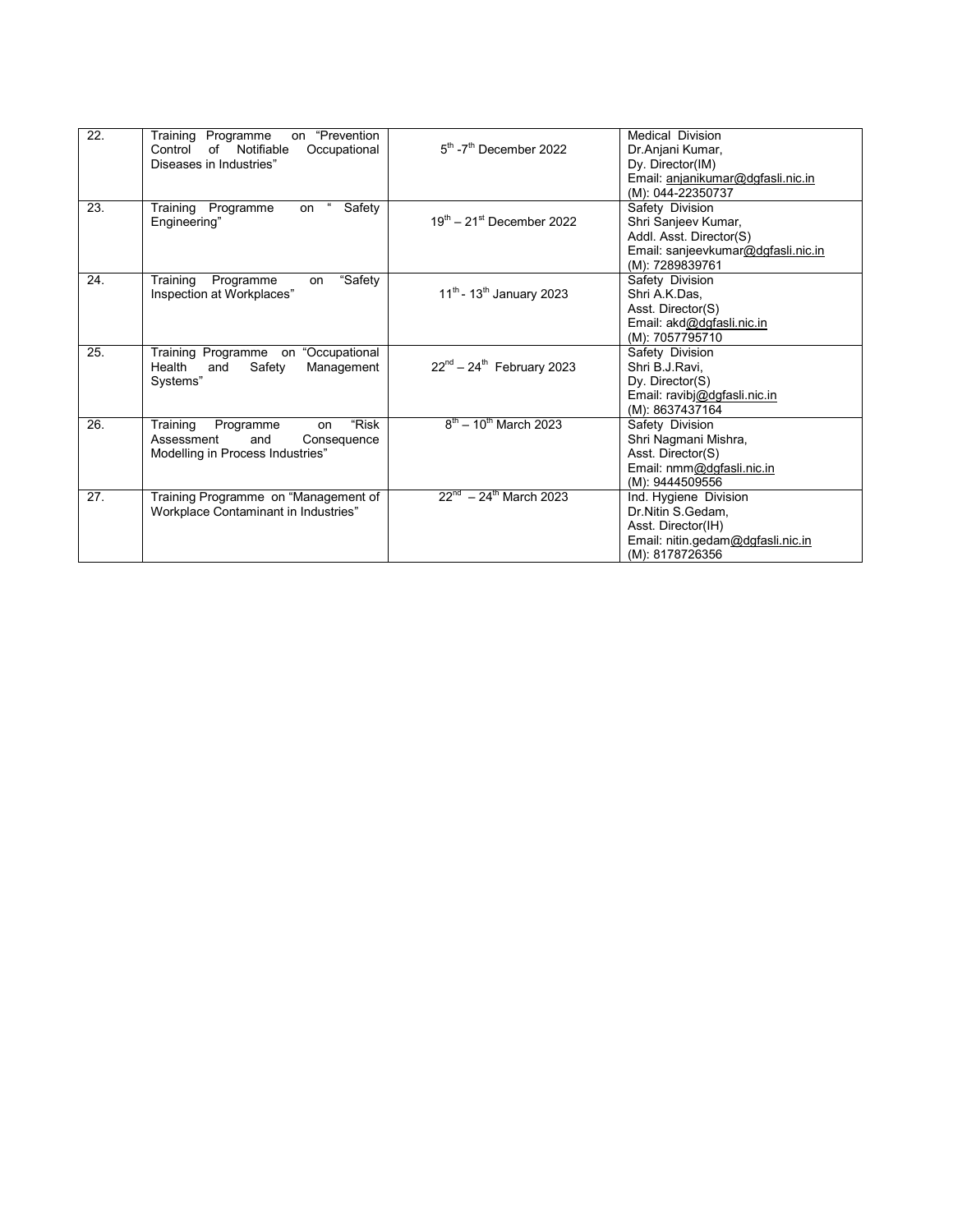

## **REGIONAL LABOUR INSTITUTE LAKE TOWN, KOLKATA-700 089 Telephone: 91-033-2534-2732 / 2735, 91-33-2521-8761/0303 Fax: 91-033-25348182,** E-mail Address: <u>regi\_876109@bsnl.in</u>

| SI. | <b>Title of the Programme</b>                                                | Period                                                | <b>Name of Coordinator</b>                                                                           |
|-----|------------------------------------------------------------------------------|-------------------------------------------------------|------------------------------------------------------------------------------------------------------|
| No. |                                                                              |                                                       |                                                                                                      |
| 1.  | Associated Fellow of Industrial Health                                       | 1 <sup>st</sup> Apr - 30 <sup>th</sup> Jun 2022       | Dr Sushant Kumar<br>Dy. Director (Medical) - 8275257004<br>Email: drsushant.kumar@dgfasli.nic.in     |
| 2.  | Identification, Evaluation and Control of Hazards in<br>Industries.          | $20^{th}$ – 22 Apr 2022                               | Dr S.M.Chaugule<br>Dy. Director (IH) - 8777750355<br>Email: smc@dgfasli.nic.in                       |
| 3.  | Accident Reporting, Investigation And Analysis                               | $27^{th} - 29^{th}$ Apr 2022                          | Shri Harikesh Meena<br>Addl. Asstt. Director (S) -9123341506<br>Email: harikesh.meena@dgfasli.nic.in |
| 4.  | Safety in Scaffolds                                                          | $11^{th} - 13^{th}$ May 2022                          | Shri Milind Barhate<br>Asstt. Director (S) - 9757022563<br>email: mb@dgfasli.nic.in                  |
| 5.  | Safety in Slings & Hoists                                                    | $25^{\text{th}} - 27^{\text{th}}$ May 2022            | Shri G Ganeshwararao<br>Asstt. Director (S) - 9380352771<br>email: ggr@dgfasli.nic.in                |
| 6.  | "Effective Toolbox Talks"                                                    | $15^{\text{th}} - 17^{\text{th}}$ Jun 2022            | Shri Harikesh Meena<br>Addl. Asstt. Director (S) -9123341506<br>Email: harikesh.meena@dgfasli.nic.in |
| 7.  | <b>Transport Safety</b>                                                      | $28^{\text{th}} - 30^{\text{th}}$ Jun 2022            | Asstt. Director (S) - 9380352771<br>email: ggr@dgfasli.nic.in                                        |
| 8.  | One year Advanced Diploma in Industrial Safety                               | 1st Jul 2022 - 30 Jun 2023<br>(Tentatively)           | Shri Tanoj Chandan<br>Director (Safety) - 9930668515<br>Email - tc@dgfasli.nic.in                    |
| 9.  | <b>Internal Safety Audit</b>                                                 | $6^{\text{th}} - 8^{\text{th}}$ Jul 2022              | Shri Tanoj Chandan<br>Director (Safety) - 9930668515<br>Email - tc@dgfasli.nic.in                    |
| 10. | Workshop on Monitoring of Environment at Workshop                            | $13^{\text{th}} - 15^{\text{th}}$ Jul 2022            | Dr S.M.Chaugule<br>Dy. Director (IH) - 8777750355<br>Email: smc@dgfasli.nic.in                       |
| 11. | ILO Radiography and Occupational Lung Disease for<br><b>Medical Officers</b> | $27^{\text{th}} - 29^{\text{th}}$<br>Jul 2022         | Dr Sushant Kumar<br>Dy. Director (Medical) - 8275257004<br>Email: drsushant.kumar@dgfasli.nic.in     |
| 12. | Prevention and Control Of Hazards In Ferrous Industries                      | $10^{th} - 12^{th}$ Aug 2022                          | Shri Tanoj Chandan<br>Director (Safety) - 9930668515<br>Email - tc@dgfasli.nic.in                    |
| 13. | Safety in Vessels & Pipeline Operation                                       | $24^{\text{th}} - 26^{\text{th}}$ Aug 2022            | Shri G Ganeshwararao<br>Asstt. Director (S) - 9380352771<br>email: ggr@dgfasli.nic.in                |
| 14. | Safety in Construction Industries                                            | $7^{\text{th}} - 9^{\text{th}}$ Sep 2022              | Shri Milind Barhate<br>Asstt. Director (S) - 9757022563<br>email: mb@dgfasli.nic.in                  |
| 15. | Refresher training programme on Occupational Health                          | $14^{\text{th}} - 16^{\text{th}}$ Sep 2022            | Dr Sushant Kumar<br>Dy. Director (Medical) - 8275257004<br>Email: drsushant.kumar@dqfasli.nic.in     |
| 16. | Safety in Storage, Handling & Management of Hazardous<br>Chemicals,          | $21st - 23th$ , Sep 2022                              | Dr S.M.Chaugule<br>Dy. Director (IH) - 8777750355<br>Email: smc@dgfasli.nic.in                       |
| 17. | Occupational health hazards and its control & Preventive<br>measures         | $6^{\text{th}} - 8^{\text{th}}$ , Oct 2022            | Dr Sushant Kumar<br>Dy. Director (Medical) - 8275257004<br>Email: drsushant.kumar@dgfasli.nic.in     |
| 18. | Techniques in Hazard Prevention in Industries                                | $11^{\text{th}} - 13 \text{th}^{\text{h}}$ , Oct 2022 | Shri G Ganeshwararao<br>Asstt. Director (S) - 9380352771<br>email: ggr@dgfasli.nic.in                |
| 19. | <b>Machine Guarding</b>                                                      | $18^{\text{th}} - 20^{\text{th}}$ , Oct 2022          | Shri Milind Barhate<br>Asstt. Director (S) - 9757022563<br>email: mb@dgfasli.nic.in                  |
| 20. | <b>Accident Prevention in Industries</b>                                     | $9^{\text{th}} - 11\text{th}$ , Nov 2022              | Shri Tanoj Chandan<br>Director (Safety) - 9930668515<br>Email - tc@dgfasli.nic.in                    |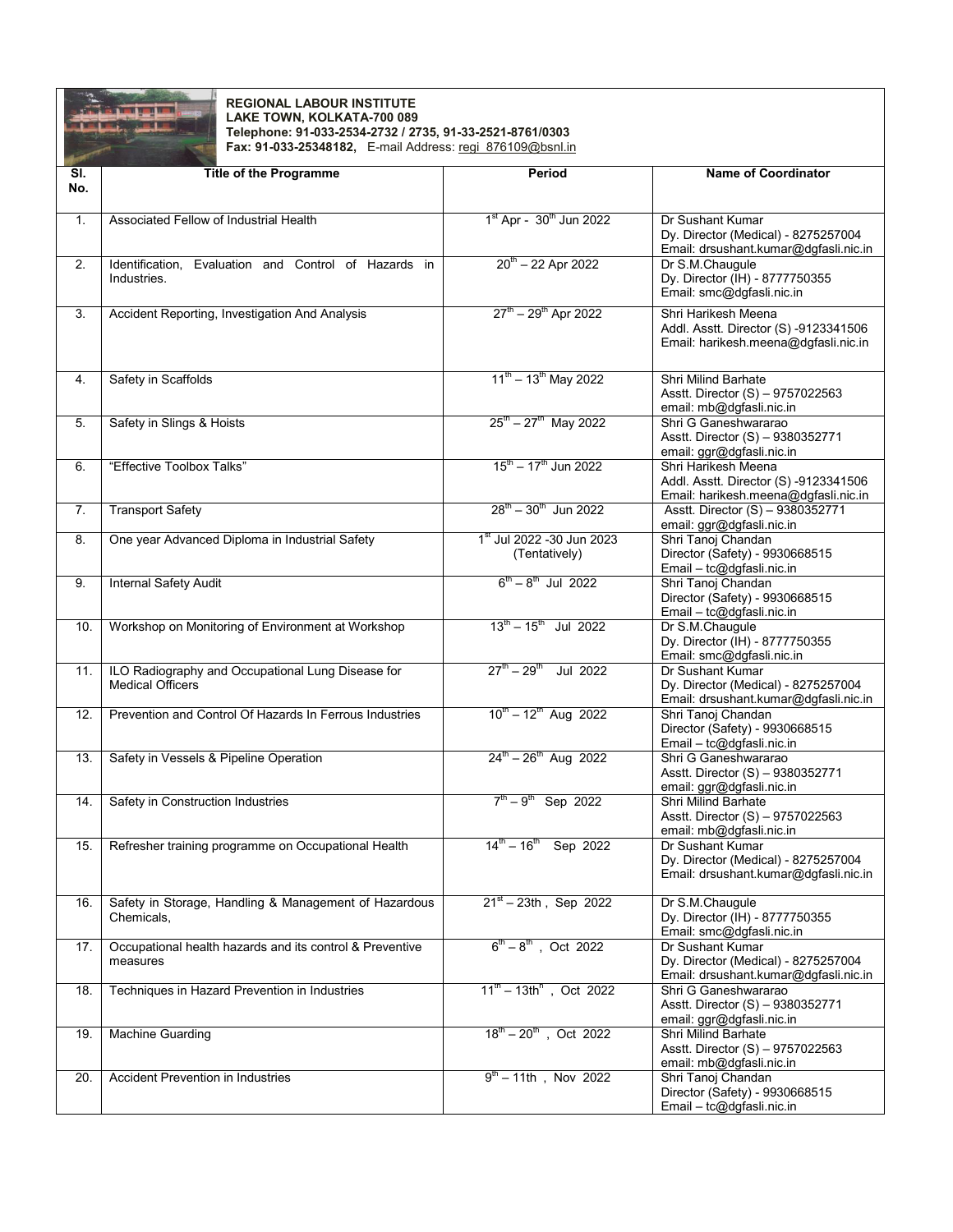| 21. | Orientation programme on occupational health for Non-<br><b>Medical Executives</b>           | $15^{\text{th}} - 17^{\text{th}}$ , Nov 2022 | Dr Sushant Kumar<br>Dy. Director (Medical) - 8275257004<br>Email: drsushant.kumar@dgfasli.nic.in     |
|-----|----------------------------------------------------------------------------------------------|----------------------------------------------|------------------------------------------------------------------------------------------------------|
| 22. | "OHS Policy Organization and Arrangements"                                                   | $22^{nd} - 24^{th}$ , Nov 2022               | Shri Harikesh Meena<br>Addl. Asstt. Director (S) -9123341506<br>Email: harikesh.meena@dgfasli.nic.in |
| 23. | Workshop on Hazard and Operability Study (HAZOP)                                             | $6^{\text{th}} - 8^{\text{th}}$ , Dec 2022   | Dr S.M.Chaugule<br>Dy. Director (IH) - 8777750355<br>Email: smc@dgfasli.nic.in                       |
| 24. | <b>Electrical Safety in Industries</b>                                                       | $13^{\text{th}} - 15^{\text{th}}$ , Dec 2022 | Shri Harikesh Meena<br>Addl. Asstt. Director (S) -9123341506<br>Email: harikesh.meena@dgfasli.nic.in |
| 25. | Silicosis and Asbestosis for Medical Officers                                                | $20^{\text{th}} - 22$ th, Dec 2022           | Dr Sushant Kumar<br>Dy. Director (Medical) - 8275257004<br>Email: drsushant.kumar@dgfasli.nic.in     |
| 26. | Housekeeping<br><b>Cleanliness</b><br>"Importance<br>of<br>and<br>at<br>Workplace"           | $3^{rd} - 5^{th}$ , Jan 2023                 | Shri Milind Barhate<br>Asstt. Director (S) - 9757022563<br>email: mb@dgfasli.nic.in                  |
| 27. | Evaluation of Physical and Chemical Hazards in Factories,<br>Ports & Construction Industries | $17^{\text{th}} - 19^{\text{th}}$ , Jan 2023 | Dr S.M.Chaugule<br>Dy. Director (IH) - 8777750355<br>Email: smc@dqfasli.nic.in                       |
| 28. | Introduction to Occupational Health & Occupational Health<br>Centre and its Responsibilities | $7^{\text{th}} - 9^{\text{th}}$ , Feb 2023   | Dr Sushant Kumar<br>Dy. Director (Medical) - 8275257004<br>Email: drsushant.kumar@dgfasli.nic.in     |
| 29. | Accident Investigation Methods/Technique                                                     | $14^{\text{th}} - 16^{\text{th}}$ , Feb 2023 | Shri G Ganeshwararao<br>Asstt. Director (S) - 9380352771<br>email: ggr@dgfasli.nic.in                |
| 30. | "Safety & Health Awareness Programme for Members of<br>Safety Committee"                     | $8^{th} - 10^{th}$ , Mar 2023                | Shri Harikesh Meena<br>Addl. Asstt. Director (S) -9123341506<br>Email: harikesh.meena@dgfasli.nic.in |
| 31. | Noise Induce Hearing Loss & Hearing Conservation                                             | $15^{\text{th}} - 17^{\text{th}}$ , Mar 2023 | Dr Sushant Kumar<br>Dy. Director (Medical) - 8275257004<br>Email: drsushant.kumar@dgfasli.nic.in     |
| 32. | Safety In Manual Handling and Storage                                                        | $29^{\text{th}} - 31^{\text{st}}$ , Mar 2023 | Shri Tanoj Chandan<br>Director (Safety) - 9930668515<br>Email – tc@dgfasli.nic.in                    |
|     |                                                                                              |                                              |                                                                                                      |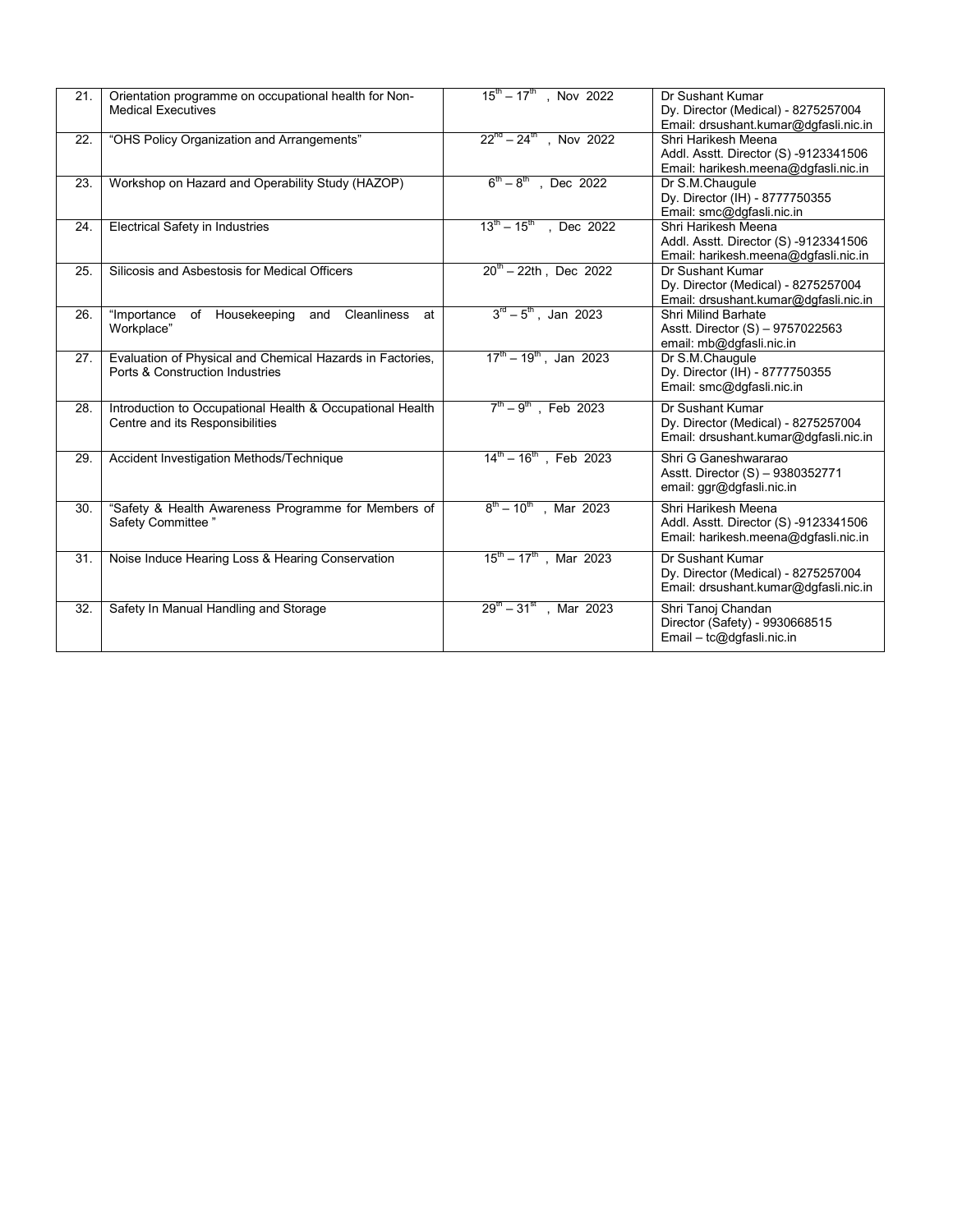

## **REGIONAL LABOUR INSTITUTE, SARVODAYA NAGAR, KANPUR- 208 005 Telephone: 91-512-2218691/92, 2218745, Fax: 91-512-2215112**

**E-mail Address:** [rliKanpur5@gmail.com](mailto:rliKanpur5@gmail.com)**,** [rlik@indiatimes.com](mailto:rlik@indiatimes.com)

| SL.             | Name of the Training Programme and Workshop                                                                                           | Date                                         | <b>Name of Coordinator</b>                                                                    |
|-----------------|---------------------------------------------------------------------------------------------------------------------------------------|----------------------------------------------|-----------------------------------------------------------------------------------------------|
| No              |                                                                                                                                       |                                              |                                                                                               |
| 1.              | Training Programme on Occupational Health and<br>Hygiene for Executives and Managers in Industries and<br>Ports                       | $25^{\text{th}} - 27^{\text{th}}$ , May 2022 | Dr. Arkaprabha sau, Dy.Director(M)<br>Email: arkasau@dgfasli.nic.in<br>Contact no: 8981568707 |
| 2.              | Occupational Health Practice for Nurses, Allied<br>Healthcare Professionals and Medical Assistants<br>working in Industries and Ports | $22^{nd} - 24^{th}$ , Jun 2022               | Dr. Arkaprabha sau, Dy.Director(M)<br>Email: arkasau@dgfasli.nic.in<br>Contact no: 8981568707 |
| 3.              | Workshop on Basic Life Support and Recent Changes in<br><b>First Aid Procedures</b>                                                   | $21^{st} - 23^{rd}$ , Jul 2022               | Dr. Arkaprabha sau, Dy.Director(M)<br>Email: arkasau@dgfasli.nic.in<br>Contact no: 8981568707 |
| 4.              | Medical Surveillance and Bio-Monitoring for Prevention<br>of Occupational Disease                                                     | $21^{st} - 23th$ , Sep 2022                  | Dr. Arkaprabha sau, Dy.Director(M)<br>Email: arkasau@dgfasli.nic.in<br>Contact no: 8981568707 |
| 5.              | Occupational Lung Diseases and Introduction to ILO<br>Radiography System                                                              | $16^{th} - 18^{th}$ , Nov 2022               | Dr. Arkaprabha sau, Dy.Director(M)<br>Email: arkasau@dgfasli.nic.in<br>Contact no: 8981568707 |
| 6.              | Hearing Conservation Programme at Workplace                                                                                           | $14^{\text{th}} - 16^{\text{th}}$ , Dec 2022 | Dr. Arkaprabha sau, Dy.Director(M)<br>Email: arkasau@dgfasli.nic.in<br>Contact no: 8981568707 |
| 7.              | Advanced Workshop on Occupational Health                                                                                              | $18^{\text{th}} - 20^{\text{th}}$ , Jan 2023 | Dr. Arkaprabha sau, Dy.Director(M)<br>Email: arkasau@dgfasli.nic.in<br>Contact no: 8981568707 |
| 8.              | Refresher Training Programme for Factory Medical<br>Officer, Medical Officer, and Occupational Health<br><b>Practitioners</b>         | $22^{nd}$ - $24^{th}$ Feb 2023               | Dr. Arkaprabha sau, Dy.Director(M)<br>Email: arkasau@dqfasli.nic.in<br>Contact no: 8981568707 |
| 9.              | Safe use of lifting Equipment and Accessories                                                                                         | $27^{\text{th}} - 29^{\text{th}}$ Jun 2022   | MR. G. Sibananda, AD (S)<br>Email: gs@dgfasli.nic.in<br>Contact no: 8953897880                |
| 10.             | Identification, Evaluation and Control of Hazards in<br>Industries                                                                    | $25^{\text{th}} - 27^{\text{th}}$ Jul 2022   | MR. G. Sibananda, AD (S)<br>Email: gs@dgfasli.nic.in<br>Contact no: 8953897880                |
| 11 <sup>1</sup> | Safety in Storage and Handling of materials in industries                                                                             | $28^{th} - 30^{th}$ Sep 2022                 | MR. G. Sibananda, AD (S)<br>Email: gs@dgfasli.nic.in<br>Contact no: 8953897880                |
|                 | 12. Machinery Safety                                                                                                                  | $14^{\text{th}} - 16^{\text{th}}$ Nov 2022   | MR. G. Sibananda, AD (S)<br>Email: gs@dgfasli.nic.in<br>Contact no: 8953897880                |
|                 | 13. Role of House Keeping to improve safety in industries                                                                             | $8^{th}$ – 10 <sup>th</sup> Feb 2022         | MR. G. Sibananda, AD (S)<br>Email: gs@dgfasli.nic.in<br>Contact no: 8953897880                |
|                 | 14 Effective Safety Management in factories                                                                                           | $11th - 13th$ May 2022                       | MR. Samir Pandey, AD (S)<br>Email: sp@dgfasli.nic.in<br>Contact no: 86557 75051               |
|                 | 15. Effectiveness of Safety Committee & National Policy on<br>OSH&E at workplace                                                      | 1-3 June 2022                                | MR. Samir Pandey, AD (S)<br>Email: sp@dgfasli.nic.in<br>Contact no: 86557 75051               |
|                 | 16. Work environment parameters - there Hazards &<br>Control                                                                          | $15^{\text{th}} - 17^{\text{th}}$ Jun 2022   | MR. Samir Pandey, AD (S)<br>Email: sp@dgfasli.nic.in<br>Contact no: 86557 75051               |
| 17.             | Hazard identification techniques, risk assessment and<br>hazard control methods                                                       | $6^{th} - 8^{th}$ Jul 2022                   | MR. Samir Pandey, AD (S)<br>Email: sp@dgfasli.nic.in<br>Contact no: 86557 75051               |
| 18.             | Fire hazards at workplace - identification, prevention                                                                                | $1st - 3nd$ Aug 2022                         | MR. Samir Pandey, AD (S)                                                                      |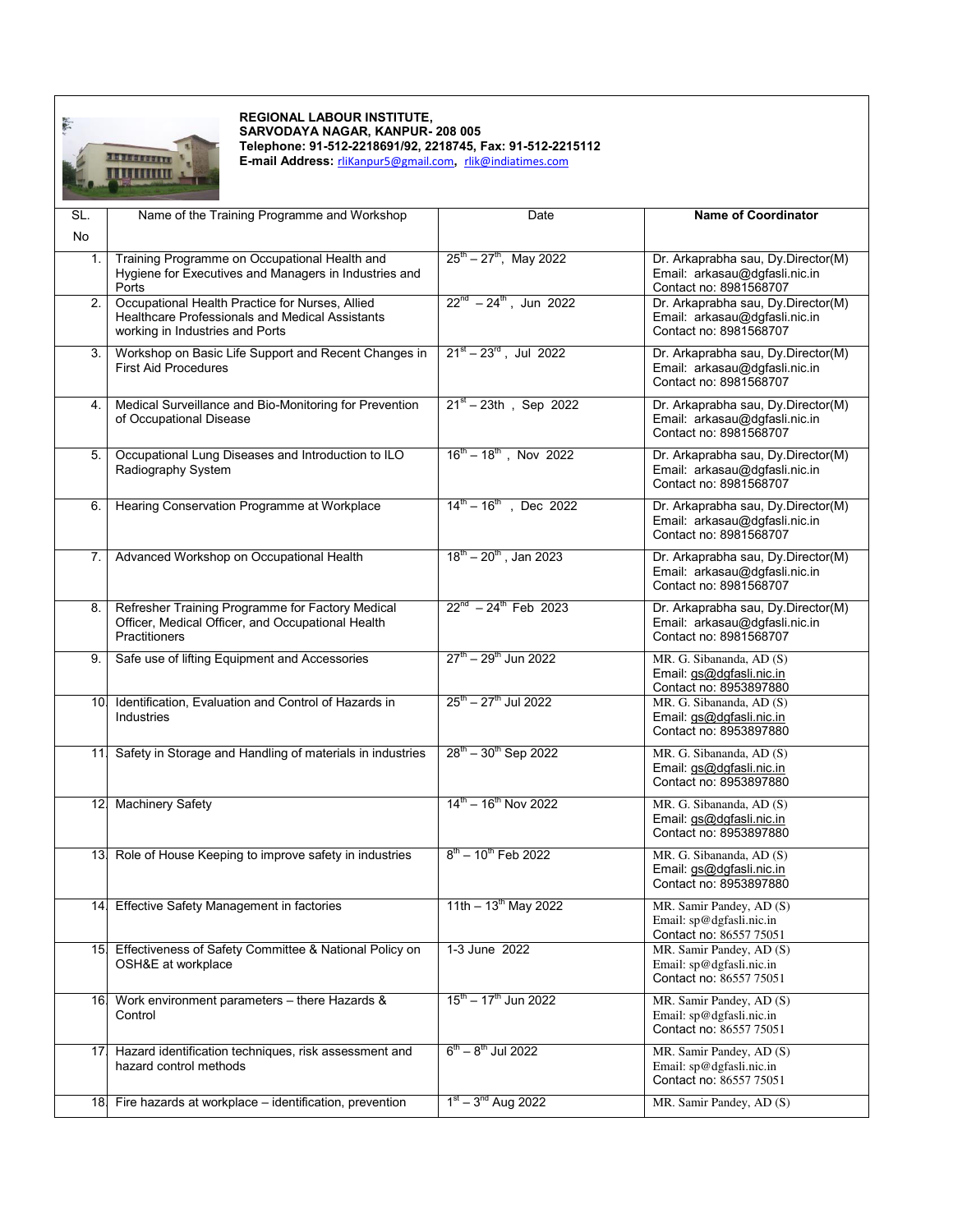|     | and control                                                                                 |                                                                                                     | Email: sp@dgfasli.nic.in<br>Contact no: 86557 75051                                      |  |  |  |
|-----|---------------------------------------------------------------------------------------------|-----------------------------------------------------------------------------------------------------|------------------------------------------------------------------------------------------|--|--|--|
|     | 19. Work Permit System at workplace                                                         | 10-12 Aug 2022                                                                                      | MR. Samir Pandey, AD (S)<br>Email: sp@dgfasli.nic.in<br>Contact no: 86557 75051          |  |  |  |
|     | 20. Effective Safety Management                                                             | 19 - 21 May 2022                                                                                    | MR. M. B. Kasulla, AAD (S)<br>Email: mbk@dgfasli.nic.in<br>Contact no: 9619599512        |  |  |  |
| 21. | Occupational Safety & Health Audit - IS 14489:2018                                          | 20 - 22 July, 2022                                                                                  | MR. M. B. Kasulla, AAD (S)<br>Email: mbk@dgfasli.nic.in<br>Contact no: 9619599512        |  |  |  |
| 22  | Accident Prevention & Case studies                                                          | 28 - 30 Sept., 2022                                                                                 | MR. M. B. Kasulla, AAD (S)<br>Email: mbk@dgfasli.nic.in<br>Contact no: 9619599512        |  |  |  |
|     | 23. Accident Reporting, Investigation & Analysis                                            | $10 - 12$ Nov. 2022                                                                                 | MR. M. B. Kasulla, AAD (S)<br>Email: mbk@dgfasli.nic.in<br>Contact no: 9619599512        |  |  |  |
|     | 24 Construction Safety                                                                      | $19 - 21$ Jan 2023                                                                                  | MR. M. B. Kasulla, AAD (S)<br>Email: mbk@dgfasli.nic.in<br>Contact no: 9619599512        |  |  |  |
|     | 25. Behaviour Base Safety - BBS                                                             | $21 - 23$ March 2023                                                                                | MR. M. B. Kasulla, AAD (S)<br>Email: mbk@dgfasli.nic.in<br>Contact no: 9619599512        |  |  |  |
|     | 26. Training Programme on Work Environment Monitoring.                                      | $19^{th} - 24^{th}$ Apr 2022                                                                        | MR. V. K. Dwivedi, SSA)<br>Email: vijay.dwivedi@dgfasli.nic.in<br>Contact no: 8840195326 |  |  |  |
| 27. | Training Programme on Management of Work<br>Environment Hazards in Chemical Industries      | $17^{\text{th}}$ - 19 <sup>th</sup> May 2022                                                        | MR. V. K. Dwivedi, SSA)<br>Email: vijay.dwivedi@dgfasli.nic.in<br>Contact no: 8840195326 |  |  |  |
|     | 28 Training Programme on Management of Workplace<br><b>Contaminates in Factories</b>        | $22^{nd} - 24^{th}$ Aug 2022                                                                        | MR. V. K. Dwivedi, SSA)<br>Email: vijay.dwivedi@dgfasli.nic.in<br>Contact no: 8840195326 |  |  |  |
| 29. | Training Programme on Evolution of Physical and<br>Chemical Hazards in Industries and Ports | $20^{th}$ – 22th Sep 2022                                                                           | MR. V. K. Dwivedi, SSA)<br>Email: vijay.dwivedi@dgfasli.nic.in<br>Contact no: 8840195326 |  |  |  |
| 30. | Training Programme on Principals and Practices of<br>Industrial Hygiene                     | $25^{\text{th}} - 27^{\text{th}}$ Oct 2022                                                          | MR. V. K. Dwivedi, SSA)<br>Email: vijay.dwivedi@dgfasli.nic.in<br>Contact no: 8840195326 |  |  |  |
|     | 31. Safety in Storage, Handling and Management of<br>Hazardous Chemical                     | $23rd - 25th$ Nov 2022                                                                              | MR. V. K. Dwivedi, SSA)<br>Email: vijay.dwivedi@dgfasli.nic.in<br>Contact no: 8840195326 |  |  |  |
|     | Diploma and Certificate Courses in Occupational Safety and Health:                          |                                                                                                     |                                                                                          |  |  |  |
|     | 32 Post Diploma in Industrial Safety (PDIS)                                                 | August 2022 - July 2023                                                                             | By SAFETY DIVISION                                                                       |  |  |  |
| 33. | ONE MONTH Certificate Course for Supervisors working in<br>Hazardous Process Industry       | $1st - 30th$ Jun 2022                                                                               | <b>SAFETY DIVISION</b>                                                                   |  |  |  |
| 34. | ASSOCIATE FELLOW OF INDUSTRIAL HEALTH (AFIH)                                                | 3 (THREE) MONTHS DURATION<br>AS NOTIFIED BY THE AFIH<br>ACADEMIC COUNCIL, DGFASLI,<br><b>MUMBAI</b> | INDUSTRIAL MEDICINE DIVISION                                                             |  |  |  |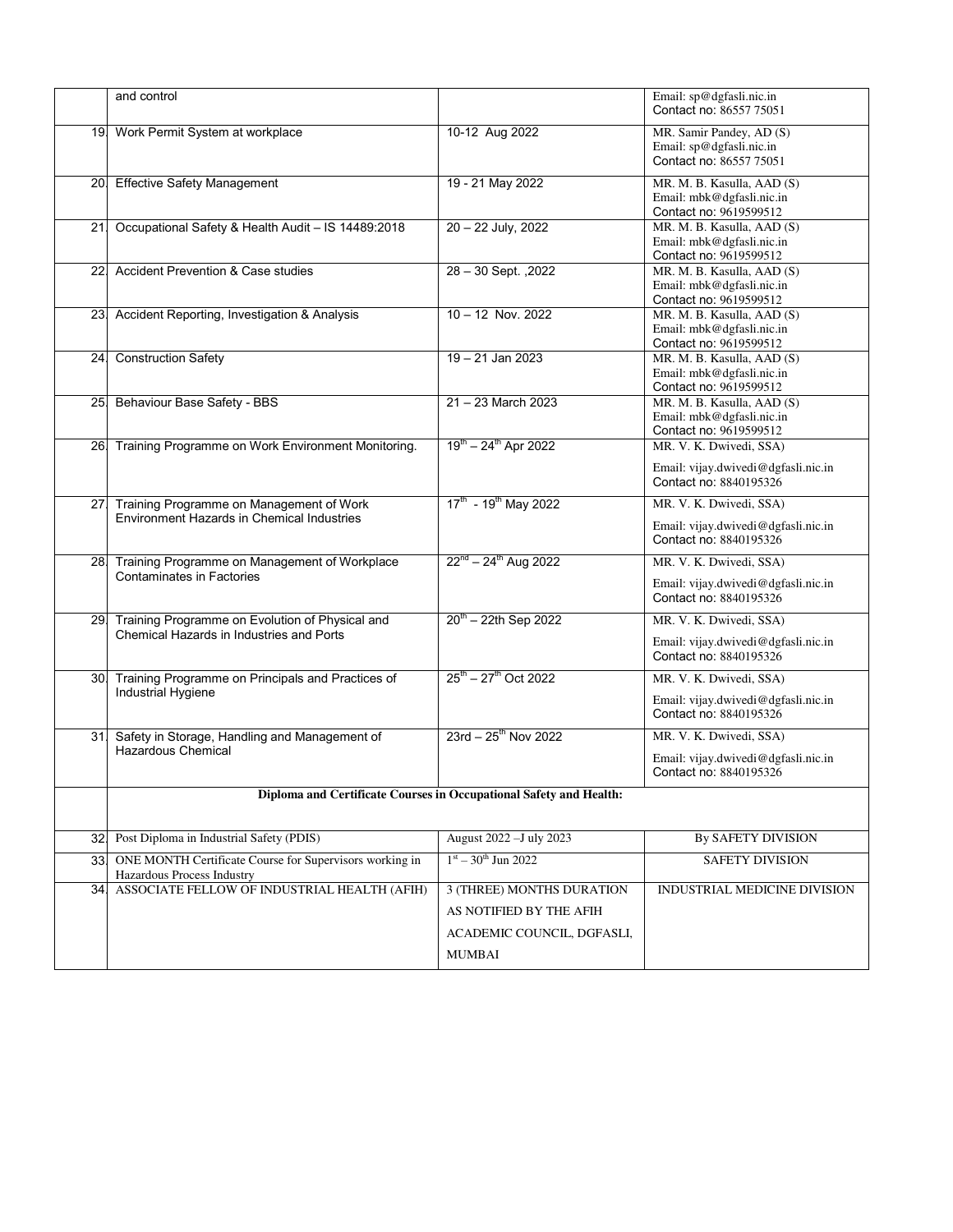

## **REGIONAL LABOUR INSTITUTE SECTOR 47, FARIDABAD (HARYANA) – 121 003 Telephone: 0129-246800-299 Fax: 0129-2737064 E-mail Address[: rlifaridabad@yahoo.co.in](mailto:rlifaridabad@yahoo.co.in)**

| <b>And the second second the contract of the second</b> |                                                                            |                             |                                                                                                |
|---------------------------------------------------------|----------------------------------------------------------------------------|-----------------------------|------------------------------------------------------------------------------------------------|
| S.No.                                                   | <b>Title of the Programme</b>                                              | Period                      | Coordinator                                                                                    |
| 1.                                                      | Safety Awareness for Construction Sites                                    | 27th - 29th Aoril, 2022     | Shri H.M. Bhandari, Dy.Director(S)<br>Email: hmb@dgfasli.nic.in<br>Phone: 9930821365           |
| 2.                                                      | Occupational Safety and Health in MSMEs                                    | 11th - 13th May, 2022       | Shri Sumit Roy, Director(S)<br>Email; sr@dgfasli.nic.in<br>Phone: 9819476579                   |
| 3.                                                      | Fire Prevention & Protection in Industries                                 | 18th - 20th May, 2022       | Shri Karunesh Srivastava, Asstt.Director(S)<br>Email: kas@dgfasli.nic.in<br>Phone: 9415190078  |
| 4.                                                      | Safety in Storage of Hazardous Material at<br>Workplace                    | $1t - 3rd$ June, 2022       | Dr. Kunal Sharma, Asstt.Director(S)<br>Email: Sharma.kunal@dgfasli.nic.in<br>Phone: 9899056933 |
| 5.                                                      | Principal and practices Industrial Hygiene                                 | 22nd - 24th June, 2022      | Shri Ajay Singh, Asstt.Director(IH)<br>Email: aks@dqfasli.nic.in<br>Phone: 8902252178          |
| 6.                                                      | Safety and Health for Trade Union<br>Leaders                               | 12th - 14th July, 2022      | Shri Karunesh Srivastava, Asstt.Director(S)<br>Email: kas@dgfasli.nic.in<br>Phone: 9415190078  |
| $\overline{7}$ .                                        | Handling and Storage of Materials                                          | 27th - 29th July, 2022      | Shri Amit Gola, Asstt.Director(S)<br>Email: amit.gola@dgfasli.nic.in<br>Phone: 7011162109      |
| 8.                                                      | Use care and maintenance of lifting<br>appliances and loose gears          | 10th - 12th August, 2022    | Shri D. Gnanasudaram, Addl.Asstt.Director(S)<br>Email: dgn@dgfasli.nic.in<br>Phone: 9445812159 |
| 9.                                                      | Refreshers course for Safety Officers                                      | 22nd - 26th August, 2022    | Shri Sumit Roy, Director(S)<br>Email; sr@dgfasli.nic.in<br>Phone: 9819476579                   |
| 10.                                                     | Capacity building on OSH for Executives                                    | 7th - 9th September, 2022   | Shri H.M. Bhandari, Dy.Director(S)<br>Email: hmb@dgfasli.nic.in<br>Phone: 9930821365           |
| 11.                                                     | Evaluation and Control of Physical<br>Chemical Health Hazards at workplace | 21st - 23rd September, 2022 | Shri Ajay Singh, Asstt.Director(IH)<br>Email: aks@dgfasli.nic.in<br>Phone: 8902252178          |
| 12.                                                     | Importance of Safety Committee in<br>Industries                            | 27th - 29th September, 2022 | Shri Karunesh Srivastava, Asstt.Director(S)<br>Email: kas@dgfasli.nic.in<br>Phone: 9415190078  |
| 13.                                                     | Basics of Environmental Controls at<br>workplace                           | 12th - 14th October, 2022   | Dr. Kunal Sharma, Asstt.Director(S)<br>Email: Sharma.kunal@dgfasli.nic.in<br>Phone: 9899056933 |
| 14.                                                     | Safety and Inspection of Hand Portable<br>Power Tools                      | 26th - 28th October, 2022   | Shri Amit Gola, Asstt.Director(S)<br>Email: amit.gola@dgfasli.nic.in<br>Phone: 7011162109      |
| 15.                                                     | Basic Principal of Accident Investigation<br>and Documentation             | 9th - 11th November, 2022   | Shri D. Gnanasudaram, Addl.Asstt.Director(S)<br>Email: dgn@dgfasli.nic.in<br>Phone: 9445812159 |
| 16.                                                     | Workshop of Risk Assessment<br>Techniques                                  | 23rd - 25th November, 2022  | Shri Sumit Roy, Director(S)<br>Email; sr@dgfasli.nic.in<br>Phone: 9819476579                   |
| 17.                                                     | Hazard Identification and Risk<br>Assessment                               | 7th - 9th December, 2022    | Dr. Kunal Sharma, Asstt.Director(S)<br>Email: Sharma.kunal@dqfasli.nic.in<br>Phone: 9899056933 |
| 18.                                                     | Workshop on Work Environment<br>Monitoring                                 | 19th - 21st December, 2022` | Shri Ajay Singh, Asstt.Director(IH)<br>Email: aks@dgfasli.nic.in<br>Phone: 8902252178          |
| 19.                                                     | Safety Provision during Work at Height                                     | 11th $-$ 13th January, 2023 | Shri Amit Gola, Asstt.Director(S)<br>Email: amit.gola@dgfasli.nic.in<br>Phone: 7011162109      |
| 20.                                                     | Management of Workplace Hazards in<br>Industry                             | 18th - 20th January, 2023   | Shri H.M. Bhandari, Dy.Director(S)<br>Email: hmb@dgfasli.nic.in<br>Phone: 9930821365           |
| 21.                                                     | Refresher course for Inspector of<br>Factories                             | 6th $-$ 17th February, 2023 | Shri H.M. Bhandari, Dy.Director(S)<br>Email: hmb@dgfasli.nic.in<br>Phone: 9930821365           |
|                                                         |                                                                            |                             |                                                                                                |